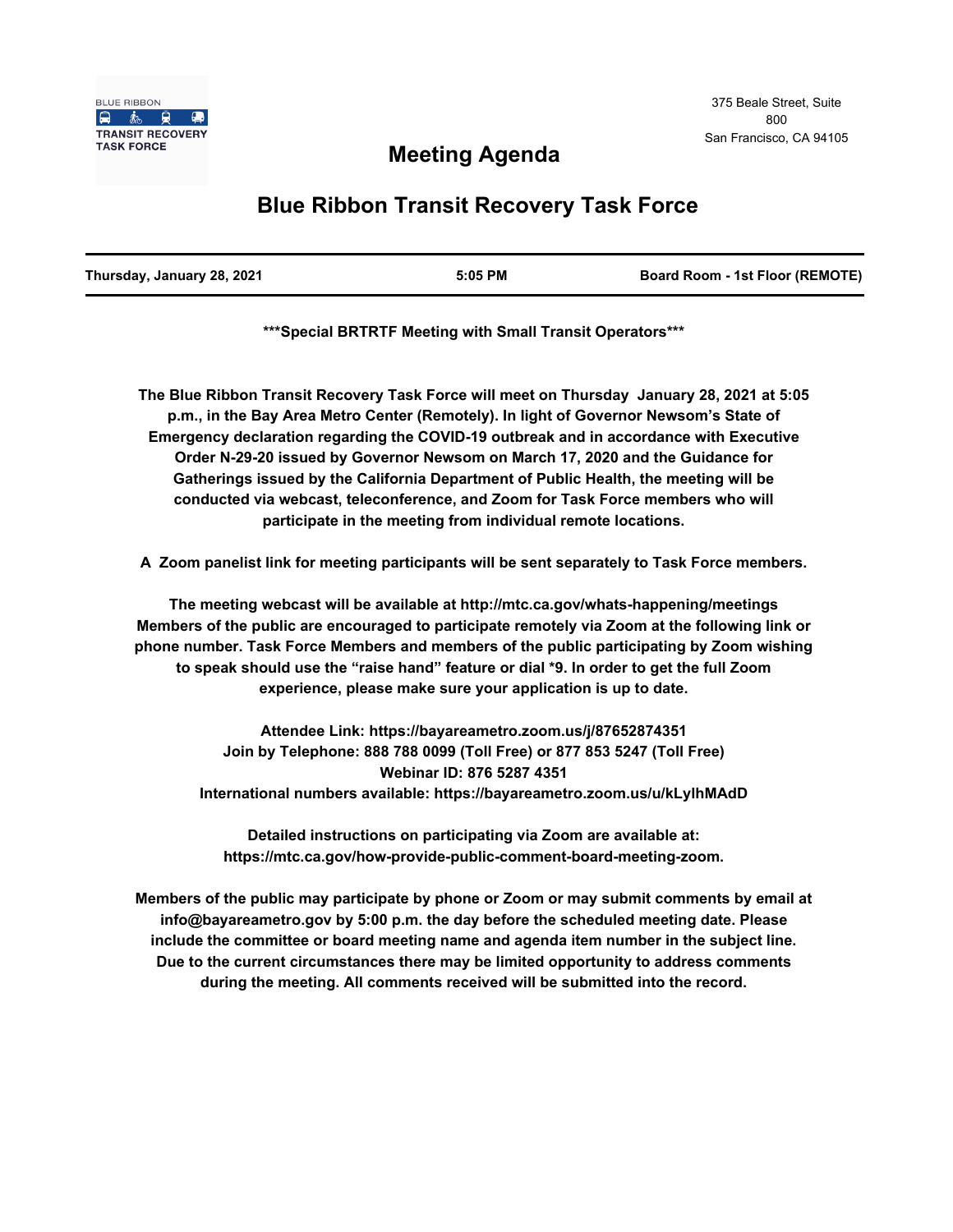Small Transit Operators Invited to this Meeting:

#### **1. Roll Call / Confirm Quorum**

### **2. Chair Comments**

## **3. Presentation on Blue Ribbon Transit Recovery Task Force**

|                | Presentation on Blue Ribbon Transit Recovery Task Force |
|----------------|---------------------------------------------------------|
| <u>Title:</u>  | Presentation on Blue Ribbon Transit Recovery Task Force |
| <b>Action:</b> | Information                                             |
| Presenter:     | Commissioner Jim Spering and Therese W. McMillan, MTC   |

#### **4. Public Comments / Other Business**

- **5. Closing Remarks**
- **6. Adjournment**